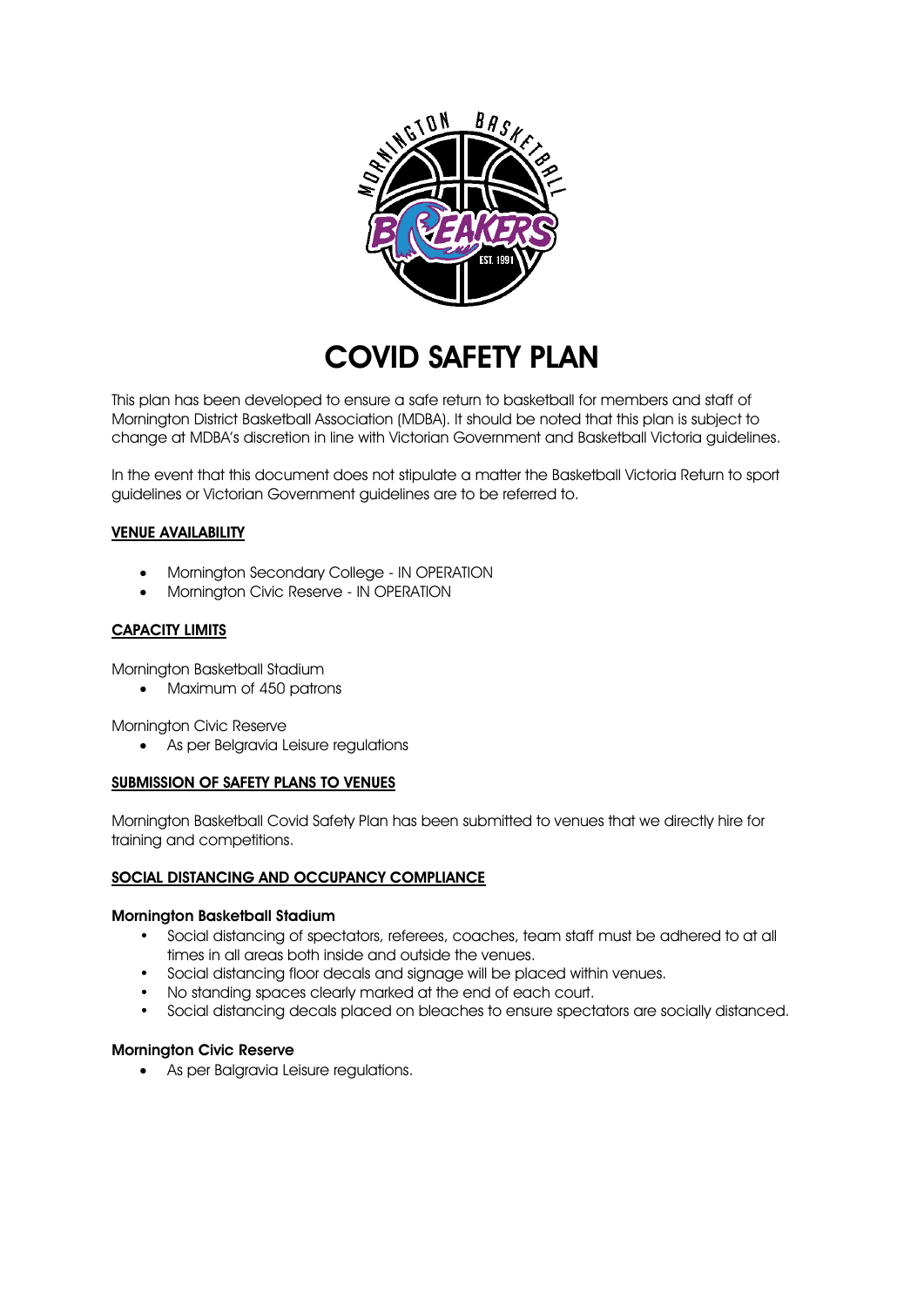# HAND SANITISER

- Hand sanitiser station will be provided at entry points.
- Each team bench will have access to 1 hand sanitiser bottle.
- Each score bench will have a "sanitiser bucket" containing a hand sanitiser, disposal gloves, multipurpose antibacterial cleaner and paper towel. This equipment will be used by the Referees or Staff to clean the score bench and equipment in between matches or as required.

# MASKS

## Mornington Basketball Stadium

- Masks are not required for players, referees or coaches
- Masks are recommended for all other patrons.

## Mornington Civic Reserve

• As per Balgravia Leisure regulations.

# **SOAP**

Soap in toilets will be available to replenished by staff if required during shift and replaced by the Cleaners daily.

# CLEANING MATERIALS

MDBA will have adequate supplies of cleaning materials on hand which the staff and employees will have access to at all times. Equipment includes:

- Stay Safe Hand sanitiser 70% ethanol
- Stay Safe Multipurpose Cleaner
- Stay Safe Antibacterial Wipes
- Hand soap
- Paper towel
- Disposable gloves

# VENUE AND EQUIPMENT SANITISATION

Staff and Referee's will be responsible for cleaning:

- Door handles
- High touch areas
- Score table and scoring devices between matches
- Vending machines
- Any training equipment will need to be sanitised prior to use.
- Cleaning will be undertaken by professional contracted cleaners at the conclusion of each competition and/or training day/night at MBS. Other facilities are cleaned by contracted cleaners not managed by Mornington Basketball.

# CASH

Cash is no longer accepted by Mornington Basketball. All player registration fees are to be paid online. Teammo is compulsory for all teams to pre-pay match fees.